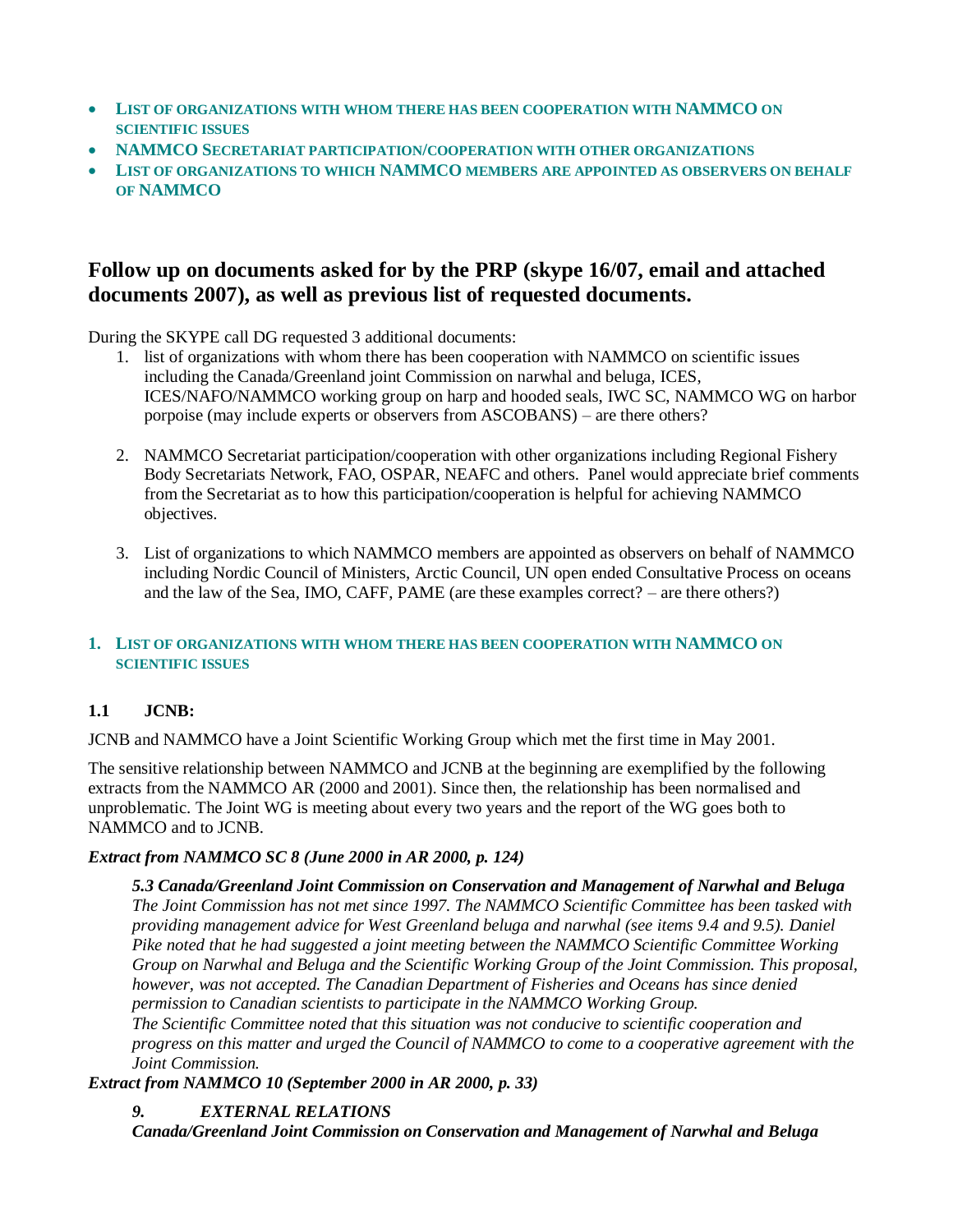*In order to seek a constructive approach to co-operation and to clarify the role of NAMMCO and JCNB with respect to scientific advice and management advice on narwhal and beluga, a JCNB meeting primarily considering these matters was held 18-19 July in Nuuk, Greenland (see Section [5.3], page 124). A compromise was worked out that Greenland and Canada should consider that management advice would only be given by the JCNB, while both NAMMCO and the JCNB's Scientific Working Group could provide scientific advice. The Council also agreed to initiate a more active exchange with the JCNB including the exchange of observers at meetings.*

### *Extract from NAMMCO SC 9 (October 2001 in AR 2001, p. 159)*

### *5.3 Canada/Greenland Joint Commission on Conservation and Management of Narwhal and Beluga (JCNB)*

*In 2000 the Scientific Committee advised that the beluga stock that winters off West Greenland is substantially depleted and that present harvests are several times the sustainable yield, and, if continued, will likely lead to stock extinction within 20 years. The Scientific Committee provided a number of harvest options for the stock, which required substantial reductions in take to have a significant chance of stopping the stock decline. At their meeting in 2000, the Council of NAMMCO expressed concern about this matter but recognised that the JCNB had primary management authority for this stock, which is shared between Canada and Greenland. It was therefore proposed that the NAMMCO Scientific Committee Working Group on the Population Status of Narwhal and Beluga in the North Atlantic and the JCNB Scientific Working Group should meet jointly to provide further advice about this stock and narwhal stocks in the area. A joint meeting was held in May in Qeqertarsuaq, Greenland (see 8.4 and 8.5).*

*Subsequent to this meeting, the Commission of the JCNB met in Iqaluit, Canada, and Daniel Pike attended as an Observer for NAMMCO. Pike reported that the JCNB had reflected the findings of the Joint Scientific Working Group in their advice to member countries, that the West Greenland Beluga were declining and that substantial harvest reductions were required. The JCNB had also provided prioritised research recommendations for both beluga and narwhal. The working relationship at the scientific level was seen as beneficial and the JCNB wished to continue this with further joint meetings.*

## *Extract from NAMMCO 11 (February 2002 in AR 2001, p. 32)*

## *9. EXTERNAL RELATIONS*

*Canada/Greenland Joint Commission on Conservation and Management of Narwhal and Beluga Daniel Pike, Scientific Secretary to NAMMCO reported on the Commission meeting held in Iqaluit, Canada, 29 - 31 August 2001. The JCNB reflected the findings of the Joint Scientific Working Group (of NAMMCO and the JCNB), which met in Greenland in May 2001, in their advice to member countries that the West Greenland Beluga were declining and that substantial harvest reductions were required. Pike reported that the JCNB had provided prioritised research recommendations for both beluga and narwhal. The working relationship with NAMMCO at the scientific level was seen as beneficial and the JCNB wished to continue the joint meetings.* 

*Pike gave a presentation to the JCNB meeting, which explained NAMMCO's interests in narwhal and beluga and outlined the benefits of co-operation between NAMMCO and the JCNB. Mr Pike also updated the JCNB on future activities of NAMMCO that might be of interest to the JCNB. The report was available to the meeting as NAMMCO/11/13-9.*

## **1.2 ASCOBANS:**

NAMMCO has observed at many meetings of ASCOBANS, both MOPs and AC meetings and both with the Secretariat as observer or NAMMCO being represented by Norway (see excel file).

ASCOBANS secretariat observed at NAMMCO's meetings only once, in 1996, when the Secretary of ASCOBANS, then Christina Lockyer, gave a presentation on recent development in ASCOBANS and reported that ASCOBANS was seeking cooperation and exchange of information.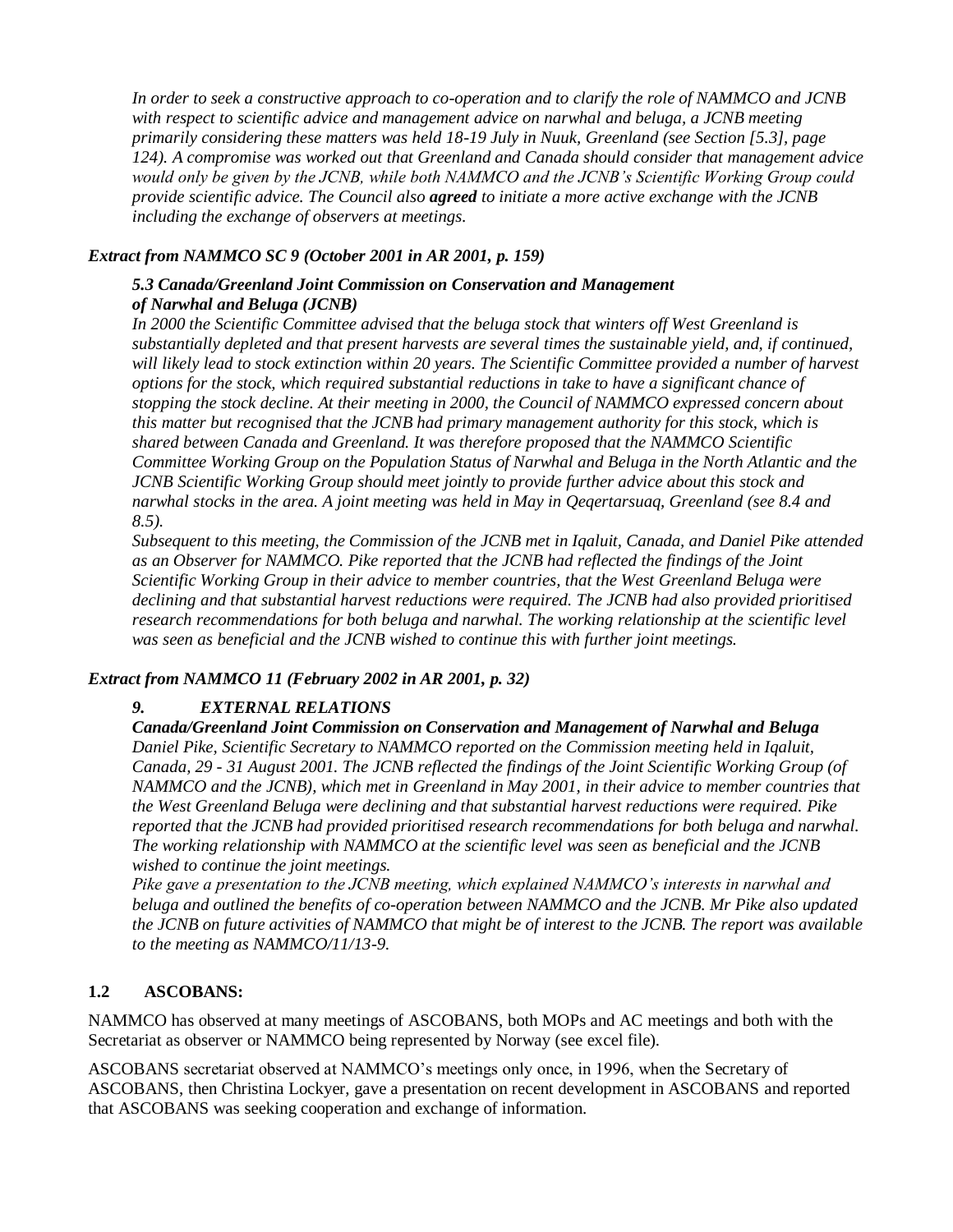#### *Extract from NAMMCO 6 (March 1996 in AR 1996, p. 33)*

#### *8.1 Cooperation with other international organisations*

### *Agreement on the Conservation of Small Cetaceans of the Baltic and North Seas (ASCOBANS)*

*The Secretary of ASCOBANS, Dr Christina Lockyer, gave a presentation to the Council on recent developments in ASCOBANS, referring also to written information which was circulated to the meeting. She informed the Council that meetings to date of the Advisory Committee of ASCOBANS had focussed on matters related to the Conservation and*

*Management Action Plan of the Agreement, such as fisheries interactions involving bycatches of small cetaceans, criteria for protected areas, disturbance and the effects of pollution. In particular, Dr Lockyer pointed out that ASCOBANS was seeking cooperation and exchange of information with other organisations such as NAMMCO on issues such as*

*distribution and abundance of small cetaceans, pollution, population structure and bycatches (see also the Report of the Scientific Committee, item 5.4).*

*… The Chairman thanked the Secretary of ASCOBANS for her presentation and welcomed the continuation of an active exchange of information which had already been established between ASCOBANS and NAMMCO.*

Likely because of the increasing power of some NGOs in ASCOBANS, such cooperation was not given any follow up by ASCOBANS. NAMMCO, however continued to send information, in regarding the planning and results of NASS. NAMMCO observation at ASCOBANS continued on a discontinuous manner, somewhat linked with the planning of NAMMCO activities which could have been of interest to ASCOBANS, such as T-NASS 2007 and NASS 2015, or request of information from ASCOBANS to the Faroe Islands on whaling issues.

Following up on the NAMMCO 24 decision to strengthening its scientific cooperation with other organisations, NAMMCO OS to ASCOBANS MOP8 conveyed a direct invitation to an increased scientific cooperation, associated to direct suggestions on possible target for this cooperation. See below extract from NAMMCO 24 and 25.

### *Extract from NAMMCO 24 (February 2016 in AR 2015, p. 25)*

### *12.2 ASCOBANS*

### *Comments*

*The Council agreed that a scientific cooperation between ASCOBANS and NAMMCO would be beneficial in some areas. It tasked the Secretariat to consult with the ASCOBANS Secretariat to explore which areas would be best suited for initiating such a scientific cooperation.* 

### *12.3 Other business*

*In general, with climate change and unforeseeable consequences for marine mammals, the Council agreed that it was essential to increase the scientific cooperation between organisations dealing with marine mammals. NAMMCO should therefore aim at strengthening its cooperation with the Arctic Council, the International Council for the Exploration of the Sea (ICES), the International Whaling Commission (IWC), OSPAR, the Agreement on the Conservation of Small Cetaceans in the Baltic, North East Atlantic, Irish and North Seas (ASCOBANS) and any other international instrument, which may require the advice of NAMMCO.*

### *Extract from NAMMCO 25 (April 2017 in AR 2016, p. 25)*

### *14.1 Cooperation with international organisations*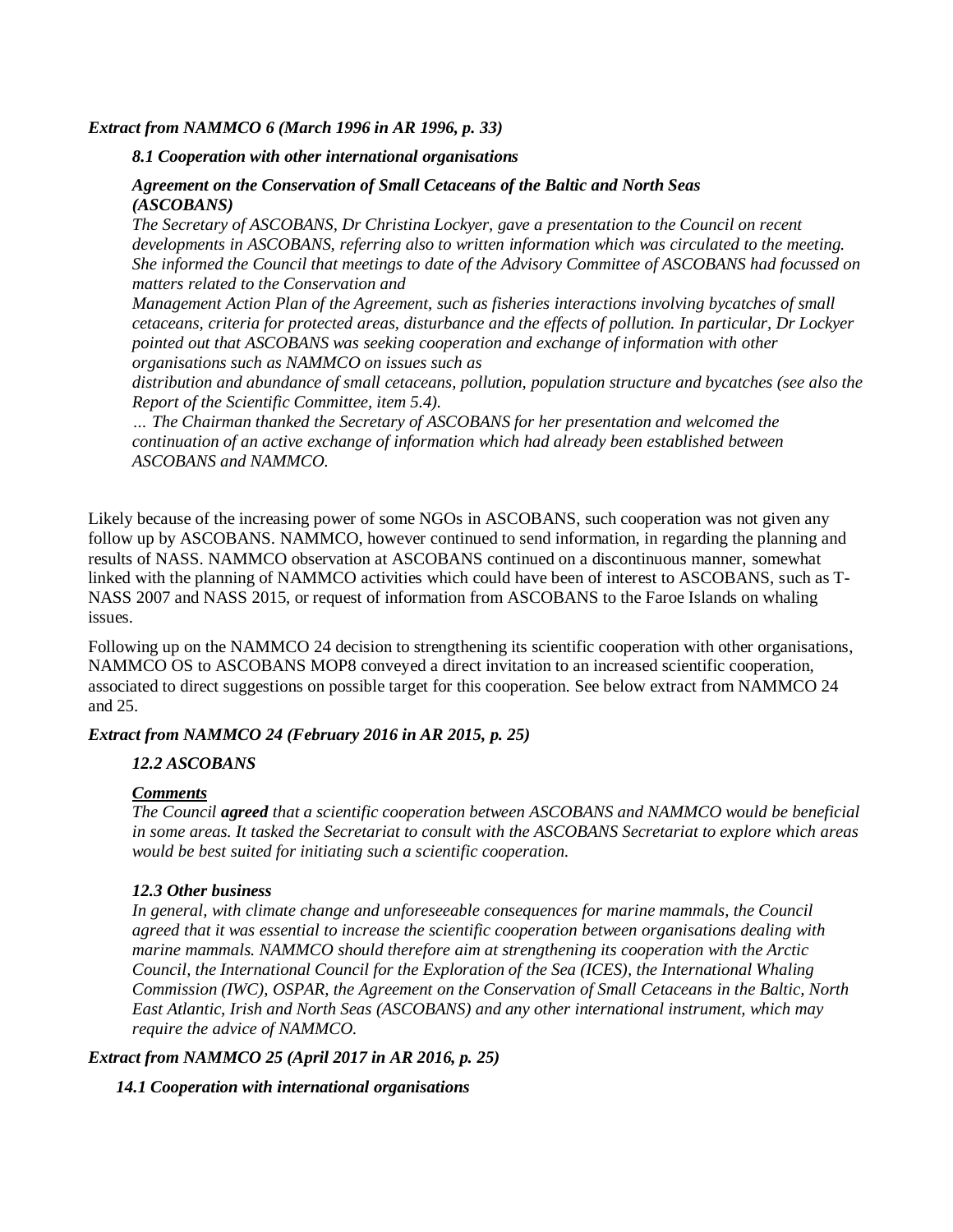*… Following up on the NAMMCO 24 decision to strengthening its scientific cooperation with other organisations, the NAMMCO Opening Statement delivered at ASCOBANS MOP8 conveyed an invitation "to enhance the scientific cooperation between the two organisations to the benefits of small cetacean conservation. Three issues of shared concerns come to mind: by-catch monitoring, estimation and mitigation; the assessment of North Sea harbour porpoises, a shared stock between NAMMCO and ASCOBANS; and the monitoring of the effect of persistent organic pollutants on marine top predators."*…

Following this, NAMMCO Secretariat sent a letter to the ASCOBANS Secretariat on 22 June 2017 and made a presentation at AC23 for inviting ASCOBANS in cooperating with the Norwegian Institute of Marine research and NAMMCO in the organisation of a workshop on the status of North Atlantic harbour porpoises. The proposition first well received by ASCOBANS' Secretariat was turned down by ASCOBANS AC 23, in direct opposition to the ASCOBANS MOP8 declaration on willingness of seeking an increased scientific cooperation with several organisations included NAMMCO.

## *Extract from NAMMCO 26 (March 2018 in AR 2017, p. 21)*

### *15.1 Cooperation with international organisations*

*… Following up on the decision of NAMMCO 24 to strengthening its scientific cooperation with other organisations dealing with marine mammals and the invitation forwarded to ASCOBANS MoP8 to an enhanced scientific cooperation, NAMMCO Secretariat had forwarded to ASCOBANS AC 23 the invitation to cooperate on the organisation of the joint IMR/NAMMCO harbour porpoise symposium seeking at reviewing the conservation status of harbour porpoises in the North Atlantic. AC 23 decided however not to engage in a scientific cooperation with NAMMCO and not to participate in the organisation of the harbour porpoise symposium.* 

### *Comments:*

*… Council noted with regrets the refusal of ASCOBANS to cooperate with NAMMCO on scientific matters regarding shared stocks of an iconic species for ASCOBANS, which clearly is subjected to significant levels of anthropogenic impacts, both direct and indirect removals, pollution and other anthropogenic disturbances.*

Following this, the ASCOBANS' Secretariat forwarded an invitation to the ASCOBANS Secretariat for the ASCOBANS Harbour Porpoise Plans coordinator (North Sea, Gap area, Baltic) to participate to the WS. This was equally turned down.

It should be noted, however, that in a conducive attitude to conservation, the organisers of the WS agreed that the ASCOBANS HP coordinator was welcome to assist to the HP WS under another etiquette – likely Andenes (Vesterålen) Whale Centre. [Ironically enough, ASCOBANS HP coordinator will be housed at GD's logis as she will not have any funding for participating].

**To summarise, there has not been any scientific cooperation with ASCOBANS**, because of the unwillingness of ASCOBANS to do so, and despite several invitations from NAMMCO, both general and regarding *ad hoc* specific and limited scientific cooperation.

# **1.3 ICES**

Scientific cooperation with ICES has been carried out at five levels.

## **1.3.1 ICES Study Group on long-finned pilot whale (1991 -1996) (SGLFPW)**

"An informal working relationship" with ICES was established by NAC in 1990. The ICES SGLFPW was established in 1992 following a request from NAC to ICES. The request was then taken up by NAMMCO at its inaugural meeting in 1992.

NAMMCO requested ICES, *inter alia*, to: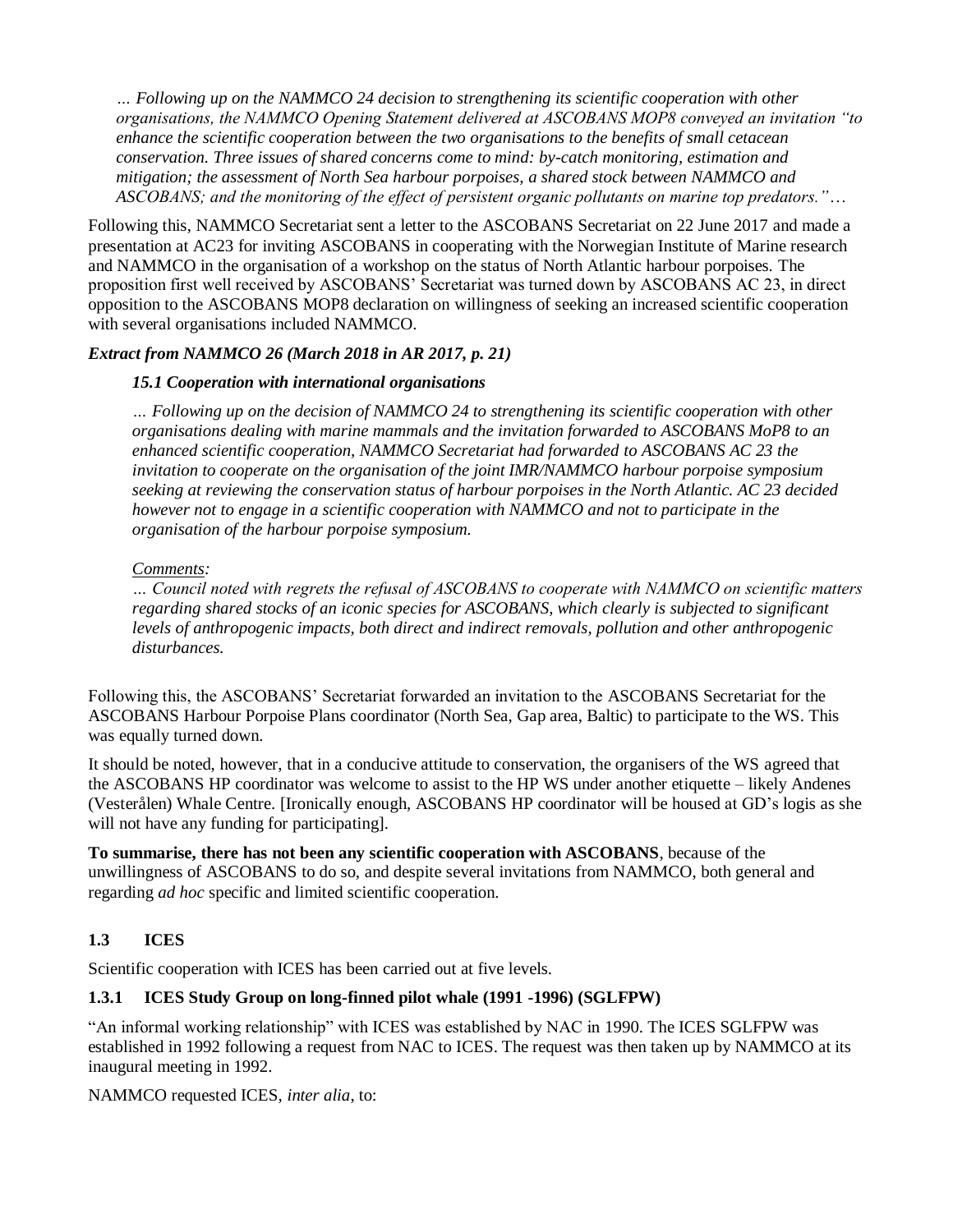*"Provide an assessment of the state of the pilot whale in the north eastern Atlantic, based on the information sampled from the Faroese drive fishery and the NASS sightings surveys."*

The ICES Study Group on long-finned pilot whale had participation of both scientists selected by ICES and NAMMCO scientists. It delivered its final report in 1997.

## **1.3.2 Requests for advice sent to ICES by member countries and forwarded to the ICES/NAFO WG on harp and hooded seals (WGHARP)**

This recurrent demand of advice to ICES on harp and hooded seals is also a heritage of NAC. The report from the WG were subsequently refused by the NAMMCO SC, which provided the management advice.

# **1.3.3 Joint ICES/NAFO/NAMMCO WG on harp and hooded seals.**

At the demand of NAMMCO (August 2014), and after consultation with NAFO, ICES agreed on the formalisation of a Joint ICES/NAFO/NAMMCO Working Group on harp and hooded seals (Letter to Jill Prewitt from ICES GS on 22 January 2015) - in continuation/replacement of the ICES/NAFO WG on harp and hooded seals.

The Joint ICES/NAFO/NAMMCO WG hold its first meeting in September 2016 and will have its second meeting in fall 2019.

# **1.3.4 ICES WG on By-catch (WGBYC)**

The cooperation with the ICES WG on By-Catch of protected species (WGBYC) developed when by-catch was transferred from the remit of the Management Committees to the remit of the Scientific Committee in 2007 (CN 16).

SC 15 (April 2008) recommended the organisation of a workshop to review the use and applicability of the bycatch monitoring systems in use in different countries. It suggested to seek contact with other organisation s dealing with by-catch monitoring in view of initiating collaboration on this matter. Desportes (Chair of SC) conveyed the invitation to the ICES WGBYC at its 2009 meeting. This was accepted, and planning continued at the ICES WGBYC 2010 meeting

The Joint NAMMCO/ICES Workshop on Observation Schemes for Bycatch of Mammals and Birds (WKOSBOMB) took place in June 2010 at ICES headquarters.

Desportes renewed NAMMCO contact with the ICES WGBYC (of which she was a member for ASCOBANS until February 2015) at her inception as GS.

The chair of the ICES WGBYC was invited to the NAMMCO BYCWG as scientific Expert. Exchange of meeting reports were agreed upon (effective in 2017, when NAMMCO had had its BYCWG meeting).

The possibility for a closer cooperation of the ICES and NAMMCO WG was discussed between Desportes and the two Co-Chairs of the ICES WGBYC, with maybe partial common meeting of the groups. The issue was discussed at ICES WGBYC 2018 (Desportes participating through skype).

## **1.3.5 Sharing of information on population estimates with the ICES WGMME following T-NASS and NASS 2015.**

NAMMCO has sent update report to the ICES WGMME on new abundance estimate after T-NASS 2007 and NASS 2015 as they become available. These are reported in the report of the WG.

# **1.4 IWC SC**

# **1.4.1 Direct observation & Invited experts**

The cooperation with the IWC has been done through the existence of "common" scientists, most NAMMCO SC member of Iceland, Norway and Greenland participate to the IWC SC, sometimes formally observing for NAMMCO, sometimes not. Since 2002, the NAMMCO Scientific Secretary has regularly participating to the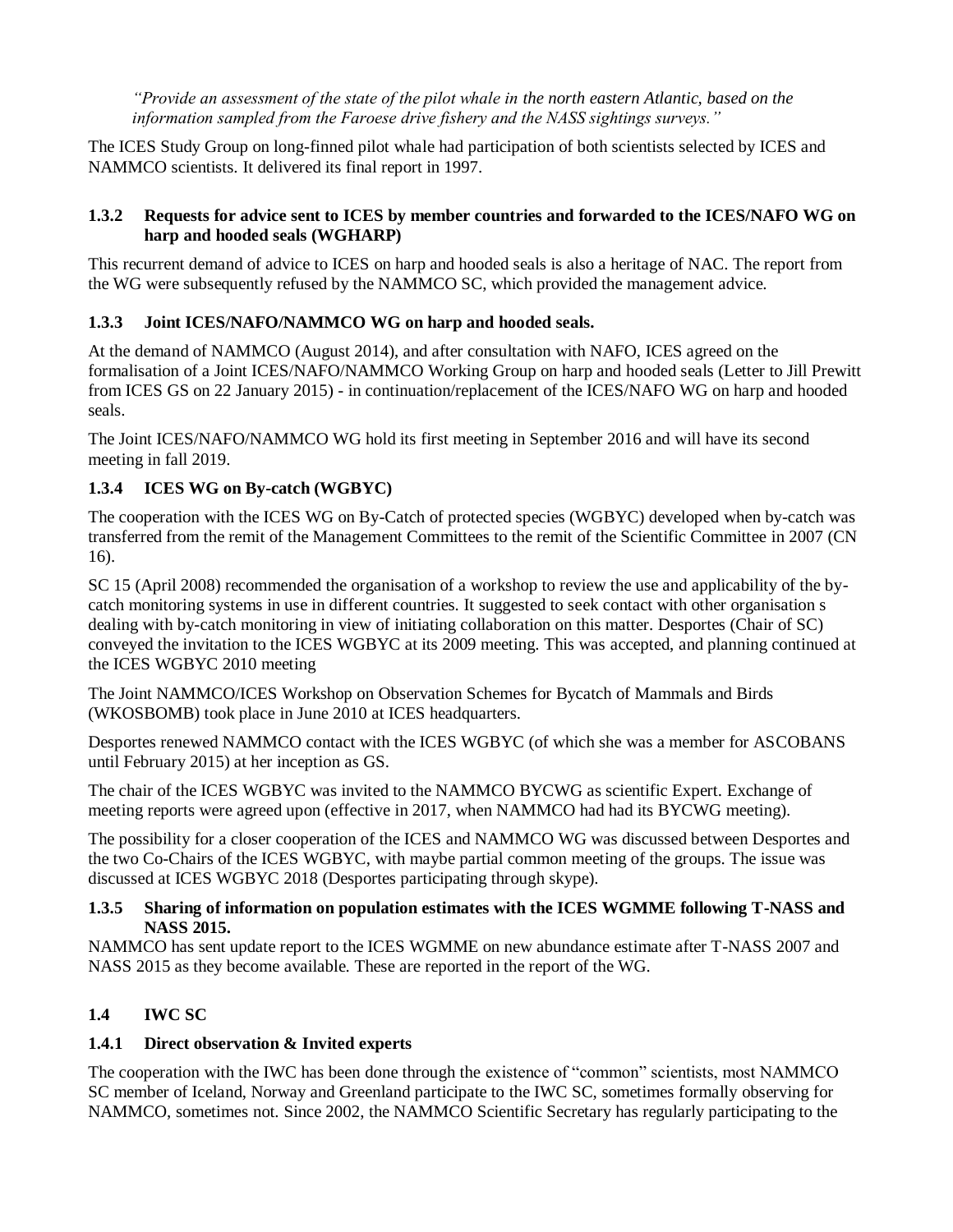meeting of the IWC Scientific Committee. A report of the relevant items from the IWC SC meeting is always made at the NAMMCO SC.

NAMMCO has had many VIP scientists from the IWC as invited expert (such as Phil Hammond, Debi Palka, Greg Donovan, Doug Butterworth…), especially in the Large Whale Management WG, Survey Planning WG and the Abundance Estimate WG. Some of them have also been observing for the IWC during the planning of T-NASS (Phil Hammond, Greg Donovan).

## **1.4.2 Joint Activities**

At least one activity has been organised jointly, like the Joint Meeting of the NAMMCO WG on North Atlantic Fin whales and the IWC Scientific Committee in March 2006 in Reykjavík.

## **1.4.3 NAMMCO Invitation to contribute**

NAMMCO has invited the IWC to be represented and report on relevant activities at the NAMMCO Symposium on Disturbances in October 2015 in Copenhagen.

## **1.4.3 Establishment of a more formal collaboration between the WGs on Abundance Estimate**

As the IWC has now an Abundance Estimate WG, on the suggestion of Caterina, NAMMCO invited the IWC to a more formal cooperation between the two WGs, and proposed a.o. that the WG chairs (or convenors) would be reciprocally observing and that relevant documents from one meeting would be distributed to the other meeting (email from April 6, 2018). This was accepted by the IWC SC. Subsequently, Greg Donovan attended the NAMMCO AEWG in May 2018 on the behalf of Alex Zerbini, the chair of the IWC WGAE.

# **1.5 CAAF – CBMP**

## **1.5.1 Collaboration of to SAMBR report**

NAMMCO (Desportes) became member of the CBMP Marine Expert Network on marine mammals in fall 2015 and participated to the CBMP Marine Annual meetings in 2015, 2016 and 2017.

NAMMCO thus contributed to the writing of the State of the Arctic Marine Biodiversity Report (SAMBR), a major undertaking of CAFF.

It was important for NAMMCO to have its work and assessments ascribed to NAMMCO when referred to, as the assessments of most marine mammal stocks in the Atlantic Arctic and adjacent waters were the remit of NAMMCO. NAMMCO had much to contribute to the CBMP. Re-enforcing links with AC and subsidiary bodies also offers NAMMCO the opportunity to make its work and success stories more widely known and reaffirm the rights of coastal communities to use all marine living resources.

# **1.5.2 GROM**

NAMMCO invited CAFF Secretary to join the planning group of the Global Review of Monodontids (GROM). This was accepted.

NAMMCO's Scientific Secretary reported on the GROM (shortly), and other NAMMCO activities, to the CAFF WG meeting in September 2017. She also reported on the GROM findings and the status of the stocks at the CBMP meeting in October 2017.

## **1.6 General scientific cooperation**

NAMMCO update the assessment of marine mammal stocks in the NAMMCO area, but also aims at facilitating the conservation of marine mammals on a wider basis. In March 2017, it convened the Global Review of Monodontids (GROM) to support a circumpolar perspective of the status of Monodontids stocks. Scientists from Alaska, Canada, Greenland and Russia participated and cooperated in assessing the status of all the stocks. CAFF participated to the organising committee.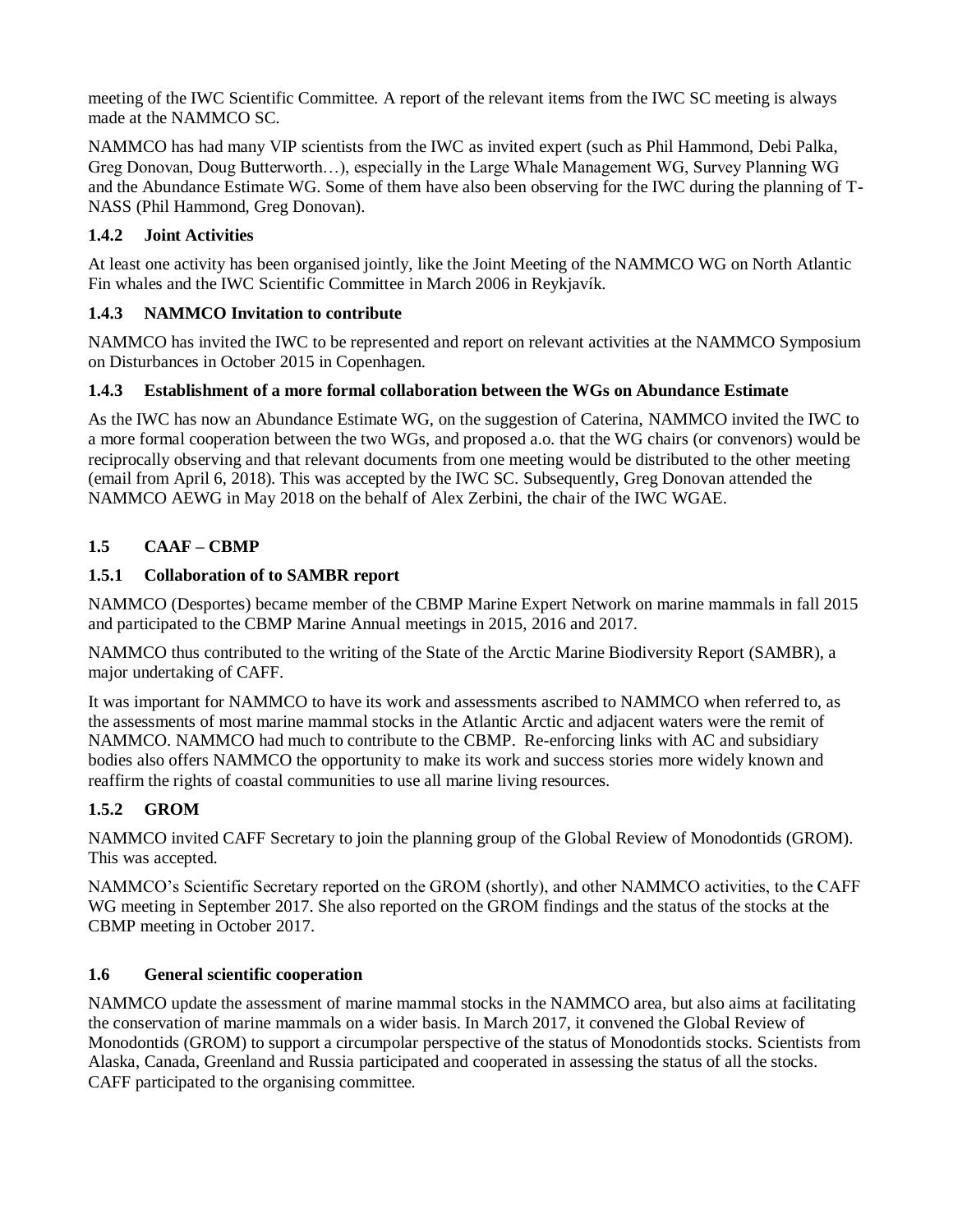### **2. NAMMCO SECRETARIAT PARTICIPATION/COOPERATION WITH OTHER ORGANIZATIONS**

Panel would appreciate brief comments from the Secretariat as to how this participation/cooperation is helpful for achieving NAMMCO objectives.

The participation/cooperation with other organisations is helpful for achieving NAMMCO objectives in several ways:

- 1- They represent an outing opportunity for NAMMCO to present its work and status results and therefore get it recognized, enhancing its credibility.
- 2- They represent an opportunity for NAMMCO to promote its 4 pillars
	- a. Principle of sustainable utilization of living natural resources,
	- b. The recognition of the role of science as the basis for sound and rational management,
	- c. The ecosystem approach to management,
	- d. Responsibility and transparency.
- 3- They represent a source of information and collaboration, for informing the work of NAMMCO and in particular the assessment of the MM stocks.
- 4- They also help building an ecosystem perspective, as other organization usually deal with issues NAMMCO is not directly dealing with, like other levels of the food chain, pollution, climate change, etc…

However, the two first opportunities may not have been/be always fully exploited, and NAMMCO observation may have been sometimes passive. The rule now established is that when the Secretariat intend to represent NAMMCO at a meeting or a conference it has to offer to make a presentation on a relevant topic. This input can also be like at conferences like the SMM biennials to have a stand with information on NAMMCO and its work.

#### **RFMOs**:

Apart from the observation at meetings by NAMMCO's parties, not much actual scientific collaboration is ongoing. However, RFMOs could be a source of information on by-catch for example and maybe ship strikes.

**RSN**: Participation allows to keep abreast of the activities going one in the different organisations, both scientific but also relevant to the management/gestion of the secretariats themselves.

#### **FAO/COFI:**

Relations with FAO/COFU have not been prioritised, although the importance of appointing a NAMMCO observer at meetings of FAO's Committee on Fisheries (COFI) was reiterated at Council 20, noting that FAO was one of the first international organisations originally identified by NAMMCO as an organisation with which NAMMCO should exchange observers. COFI represents the only global forum for discussion among governments on fisheries conservation and management.

#### **OSPAR:**

The OSPAR Commission is tasked to draw up programmes and measures for the control of human activities that have actual or potential adverse effects on specific species, communities, habitats or ecological processes. OSPAR Annex V, as pertaining to 'fisheries measures' does address marine mammals. OSPAR conduct assessments of marine mammal populations including *inter alia* identifying threats to the populations and considers marine mammals in the context of the ecosystem approach to management of the North-East Atlantic. OSPAR is also advising the EU with regards to the implementation of the EU MSFD.

It would be important for NAMMCO to follow much more closely up what is happening in OSPAR for a, to bring its voice and information and makes sure that NAMMCO information is taking into account in the preparation of forthcoming Quality Status Report (QSR) for the Northeast Atlantic.

Maintaining active working relations with OSPAR will allow to provide up-to-date reliable information on the status of marine mammal stocks dealt with through NAMMCO and to make sure that the QSR not only focus on stocks and species classified as "threatened and/or in decline", but also provide a broader overview of marine